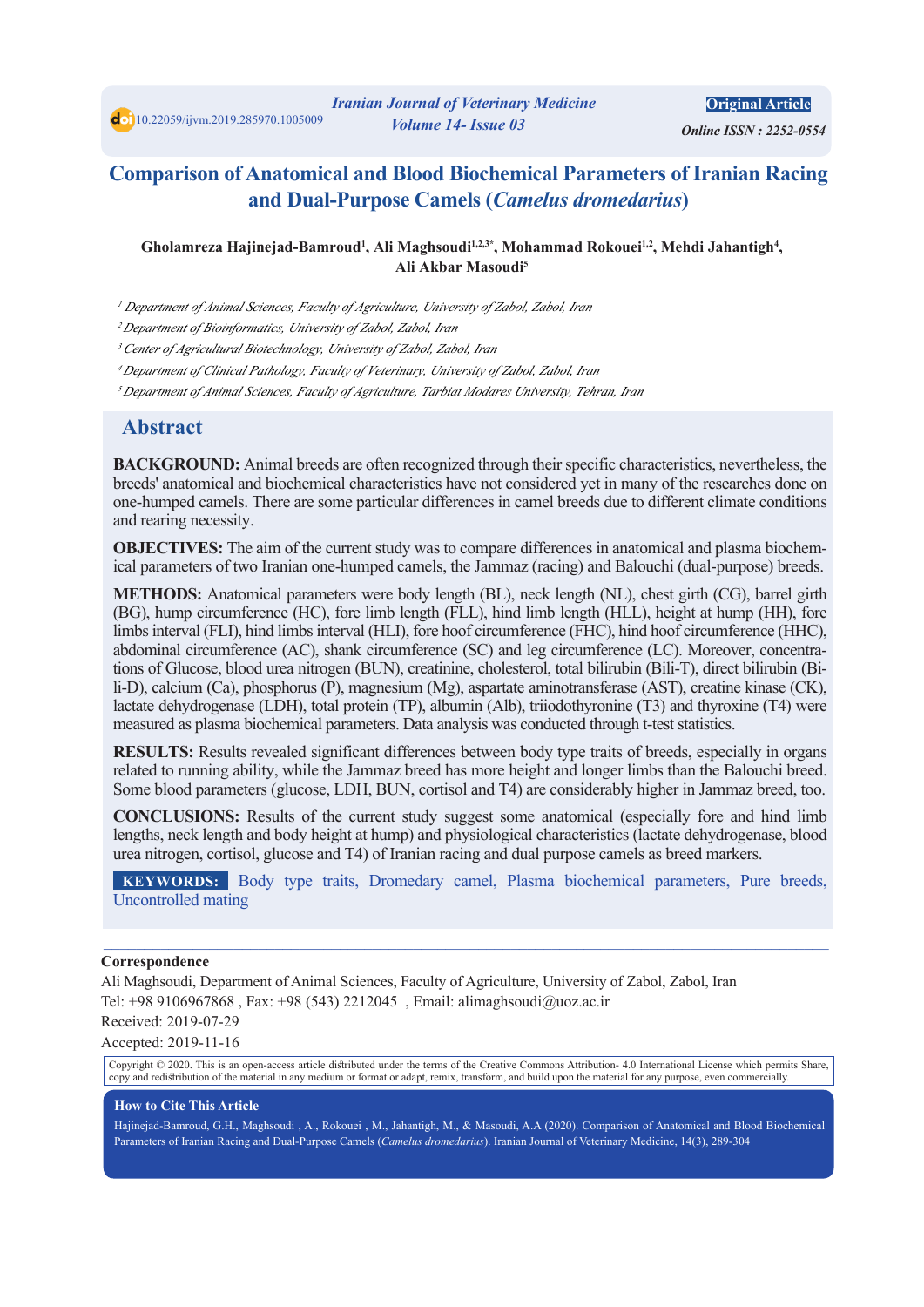## **Introduction**

Dromedary camels (*Camelus dromedarius*) are commonly considered as animals which aman, 2018), sub-Saharan Africa (Legesse et ronments especially in the Middle East (Nohave successfully adapted to the harsh envi*al.*, 2018) and India (Narnaware *et al.*, 2015). Camels are usually reared on poor pastures duce high-quality meat and milk. Hence, under extensive production systems and proly utilized for transportation, while pastoral tively low. Furthermore, camels were largetheir rearing and production costs are relalifestyle in the tropics was also a remarkable reason of seasonal immigration. Therefore, pecially in less-developed areas. In addition camel plays a key role for immigrants esto transportation, camels are considered as a portable source of food for their owners (Kashongwe et al., 2017). Such situations cation of an animal with unique endurance during many centuries resulted in domestithat is able to survive in harsh environments (Mohandesan et al., 2017). Furthermore, due ies and villages, most of the camel breeds are to vast deserts and far distances between citnaturally adapted for long-distance marching with inadequate rest.

In Iran, especially in the south east of the country, camel raising is considered as an important occupation and different breeds of indigenous and exotic one-humped camels have often been reared for their meat, milk and/or wool production. However, during the last decades using camels for transportation has been limited in Iran through facilitated transportation by roads development even in deserts, and people's changing lifestyle. pose camels which are widely spread over chi" breed seems to be one of the dual-pur-Among different indigenous breeds, "Balou-Afghanistan and Pakistan and south-east Iran

(Salehi and Gharahdaghi, 2013). This breed is generally known for its moderate hump, good marching ability and appropriate meat and milk production. Actually, Balouchi camels move steadily over long distances. Besides Balouchi breeds, almost all of the dromedary camel breeds in Iran have been kept for meat, milk or both, and to a lesser extent, for wool. Nevertheless, a very limited population of dromedary camels in Iran have ning, so-called racing camels. Iranian racing been selected for short-distance fast-runcamels have a relatively lighter weight than other breed types so are not slaughtered for meat. While camel population is decreasing globally, consideration of the racing camels come more important than before. Recently, due to their economic importance has benian racing camel, "Jammaz" breed, due to considerable attention has been paid to Iratheir introduction in several annual national and international race competitions. Hence, in the local market, Jammaz breed is 4 to 6 times more expensive than other breeds. lation (Salehi and Gharahdaghi, 2013), and ited proportion of the national camel popu-However, this breed makes up a very limthe breed is at risk due to uncontrolled mating with other breeds.

digenous and/or exotic one-humped camel ing has been occurred between different in-During the last decades, uncontrolled matbreeds in Iran. Over thousands of years, each breed was formed based on its geographical trolled mating is not acceptable based on the distribution and human needs, hence uncongenetic diversity point of view (Cherifi et al., tribution of basic animals is not admissible known genetic make-up and indefinite con-2017). Essentially, crossbred camels with un-(Chuluunbat et al., 2014). Uncontrolled mat-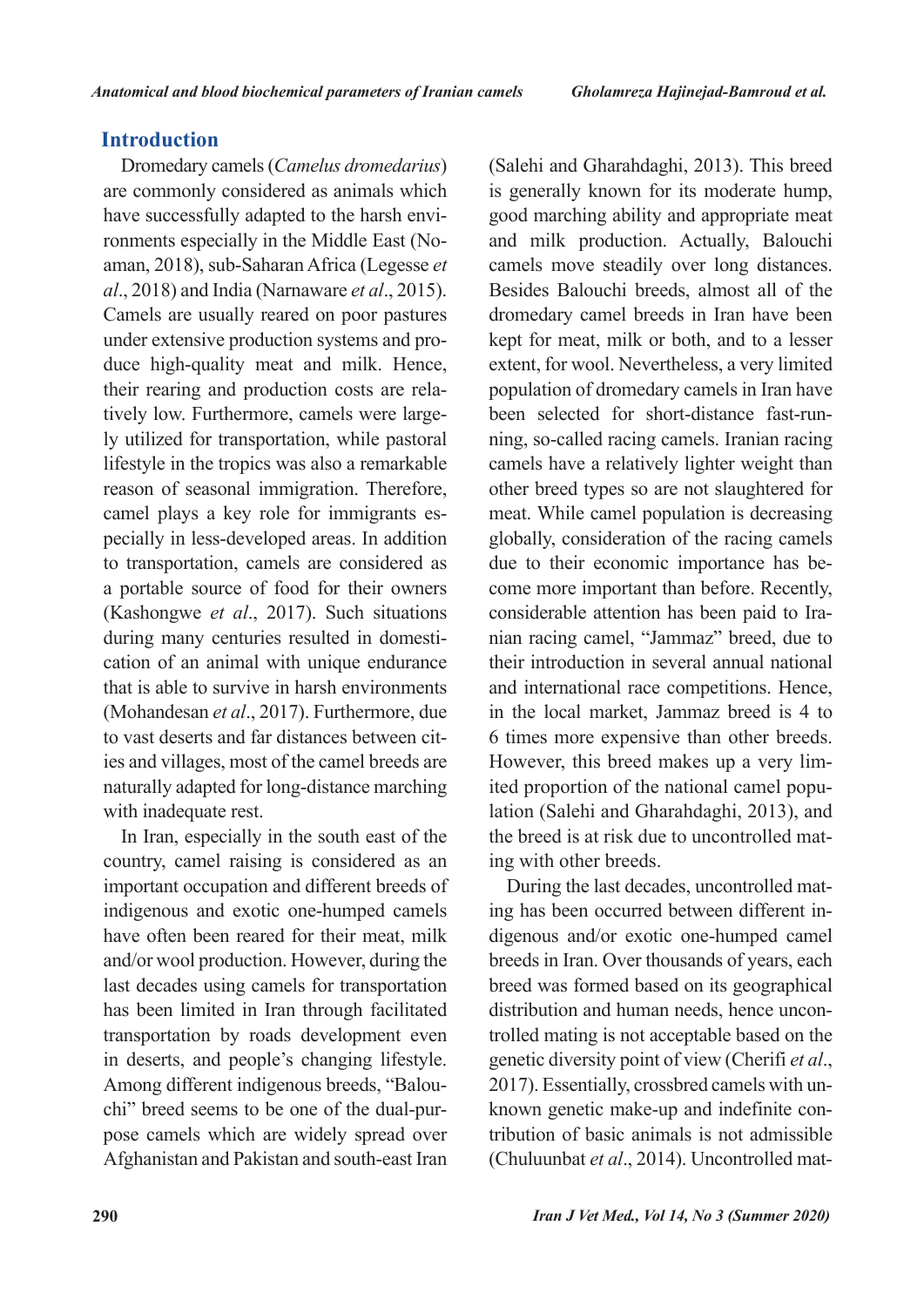ing also results in difficulties to find out pure breeds. In the case of camels, registration of individuals and pedigree formation under ternative way, while anatomical (body type) rental lineage may be impossible. As an alextensive production systems to identify patraits) and physiological (especially blood biochemical parameters) characteristics of tics of each breed would be a practical way tion of phenotypic and intrinsic characteriseach breed seem to be specified, identificato ensure breed purity. Accordingly, pure Iranian adult Jammaz and Balouchi breeds were considered to compare their body type traits and blood biochemical parameters as the aim of this study.

#### **Materials and Methods**

#### **Animals**

This study was conducted following the general ethical guidelines of Animal Care and Use Committee (ACUC), Faculty of Veterinary Medicine, University of Zabol, ed based on available historical information rent study, many camel herds were evaluat-Zabol, Iran. To support the aim of the curof the herds, the local veterinary inspectors' cians, and consultation with the herd owners judgment, experience of vaccination technichi camel breeds. Eventually, 32 Jammaz to identify pure Iranian Jammaz and Balouand 42 Balouchi pure breeds were identified at southern Sistan and Baluchistan province ferent herds but all of them were reared on in November 2017. Camels were from difduction system. Camels were between 6 and low-quality pastures under extensive pronant. Lactating animals were not included 10 years old. None of the camels were pregventional veterinary practices were made to surement and blood sample collection conin the study. Immediately, before body meaensure the health status of the animals.

#### **Body** type traits

lated to the camel marching/running ability In the current study body type traits rements (cm) were body length (BL), neck were taken into account. Body measurelength (NL), chest girth (CG), barrel girth  $(BG)$ , hump circumference  $(HC)$ , fore limb length (FLL), hind limb length (HLL), height at hump (HH), fore limbs interval (FLI), hind limbs interval (HLI), fore hoof ference (HHC), abdominal circumference circumference (FHC), hind hoof circum- $(AC)$ , shank circumference  $(SC)$  and leg ing to definitions described by Legesse et al. circumference (LC) which were accord- $(2018)$ . Body type traits (body measurements) description and abbreviations are shown in Table 1. Moreover, descriptive statistics of body type traits are shown in Table 2.

Table 1. Description of body measurements (type traits) and abbreviations

| Body type traits             | Description                                                                          |
|------------------------------|--------------------------------------------------------------------------------------|
| Body Length (BL)             | Horizontal distance from point of shoulder to pin bone                               |
| Neck length (NL)             | Distance from lower part of mandible to sternum                                      |
| Chest Girth (CG)             | Circumference of the body immediately behind the shoulder blades in a vertical plane |
| Barrel Girth (BG)            | Measurement of distance around abdomen over highest part of hump                     |
| Abdominal Circumference (AC) | Circumference of the body immediately in front of the hind limbs                     |
| Fore Limb Length (FLL)       | Distance from surface of the ground level to front of sternum                        |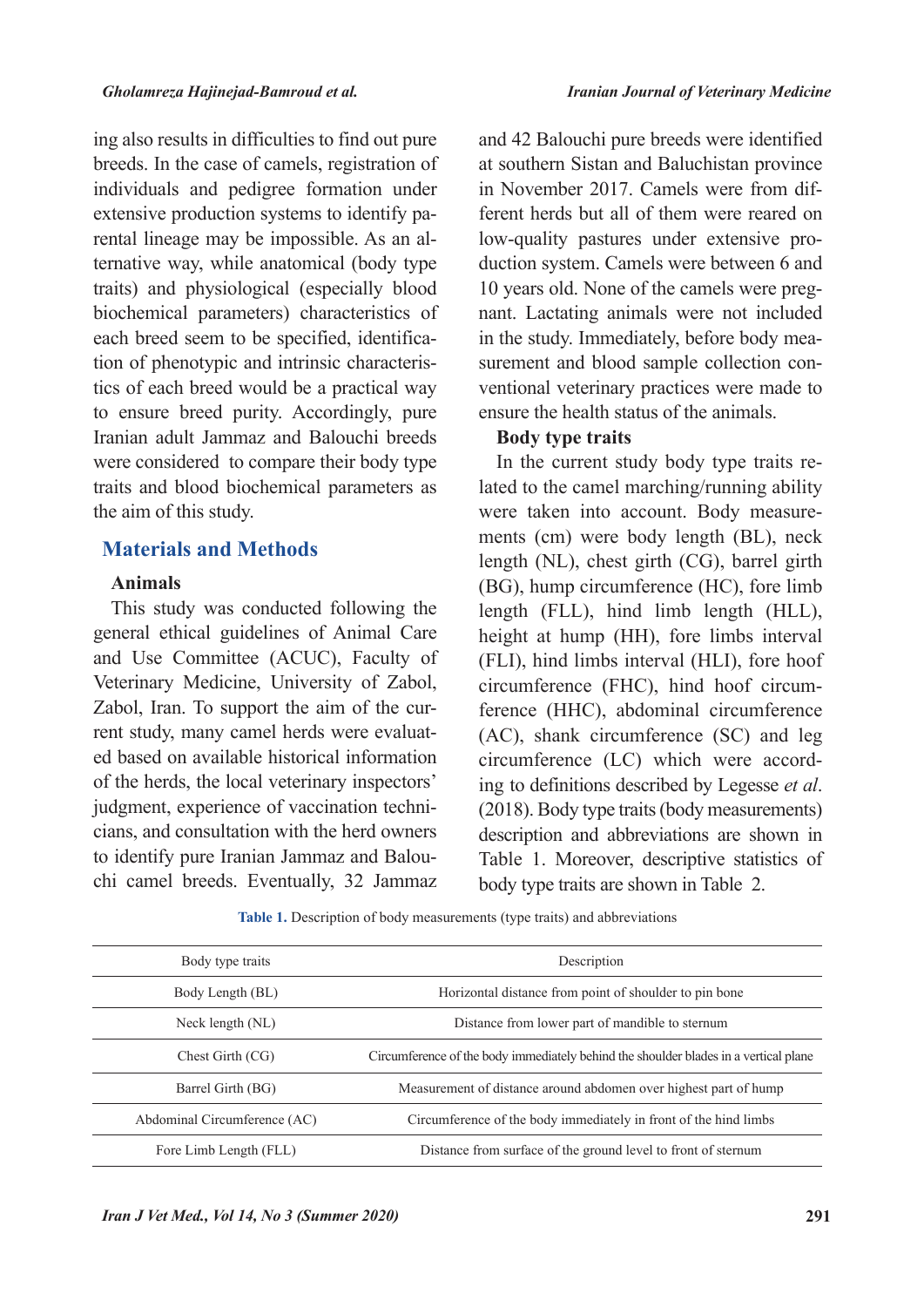| Body type traits              | Description                                                                        |
|-------------------------------|------------------------------------------------------------------------------------|
| Hind Limb Length (HLL)        | Distance from surface of the ground level to joint point of hind limb to the body  |
| Hump Circumference (HC)       | Perimeter of hump from a point at anterior end of hump to a point at posterior end |
| Fore Limbs Interval (FLI)     | Distance between fore limbs at joint                                               |
| Height at Hump (HH)           | Height from bottom of front foot to highest point of hump                          |
| Hind Limbs Interval (HLI)     | Distance between hind limbs at hook joint                                          |
| Fore Hoof Circumference (FHC) | Average circumferences of fore limb hoofs around widest part                       |
| Hind Hoof Circumference (HHC) | Average circumferences of hind limb hoofs around widest part                       |
| Shank Circumference (SC)      | Average circumferences of shanks around thinnest part                              |
| Leg Circumference (LC)        | Average circumferences of legs around thinnest part                                |

ing camel) and Balouchi (dual-purpose camel) breeds  $(n = 74)$ Table 2. Descriptive statistics of body type traits in Iranian Jammaz (rac-

| <b>Body Type Traits</b>       | $Mean \pm SD$      | Minimum | Maximum | <b>CV</b> |
|-------------------------------|--------------------|---------|---------|-----------|
| Body Length (BL)              | $153.65 \pm 6.72$  | 138     | 167     | 4.37      |
| Neck length (NL)              | $103.70 \pm 5.94$  | 91      | 117     | 5.73      |
| Chest Girth (CG)              | $187.89 \pm 9.22$  | 170     | 212     | 4.90      |
| Barrel Girth (BG)             | $244.05 \pm 21.82$ | 192     | 288     | 8.94      |
| Abdominal Circumference (AC)  | $151.24 \pm 16.66$ | 71      | 178     | 11.01     |
| Hump Circumference (HC)       | $106.14 \pm 17.03$ | 75      | 143     | 16.04     |
| Height at Hump (HH)           | $189.14 \pm 6.64$  | 179     | 203     | 3.51      |
| Fore Limb Length (FLL)        | $134.05 \pm 4.40$  | 124     | 144     | 3.29      |
| Hind Limb Length (HLL)        | $142.28 \pm 6.29$  | 124     | 154     | 4.42      |
| Fore Limbs Interval (FLI)     | $20.49 \pm 1.70$   | 14      | 24      | 8.29      |
| Hind Limbs Interval (HLI)     | $21.10 \pm 3.96$   | 14      | 28      | 18.78     |
| Fore Hoof Circumference (FHC) | $56.54 \pm 3.29$   | 51      | 65      | 5.82      |
| Hind Hoof Circumference (HHC) | $64.35 \pm 4.62$   | 55      | 75      | 7.18      |
| Shank Circumference (SC)      | $20.19 \pm 1.60$   | 17      | 24      | 7.94      |
| Leg Circumference (LC)        | $18.34 \pm 1.77$   | 15      | 25      | 9.64      |

### **Plasma** biochemical parameters

Blood samples (5 ml) were collected from the jugular vein of each individual in vacuum tubes with anticoagulant (EDTA) between 09:00 and 11:00 AM. Animals did not have

physical activity during the 24 h before blood sampling. All blood samples were placed on ice immediately after collection, then transported to the laboratory. Plasma was separated by centrifugation (3000 rpm,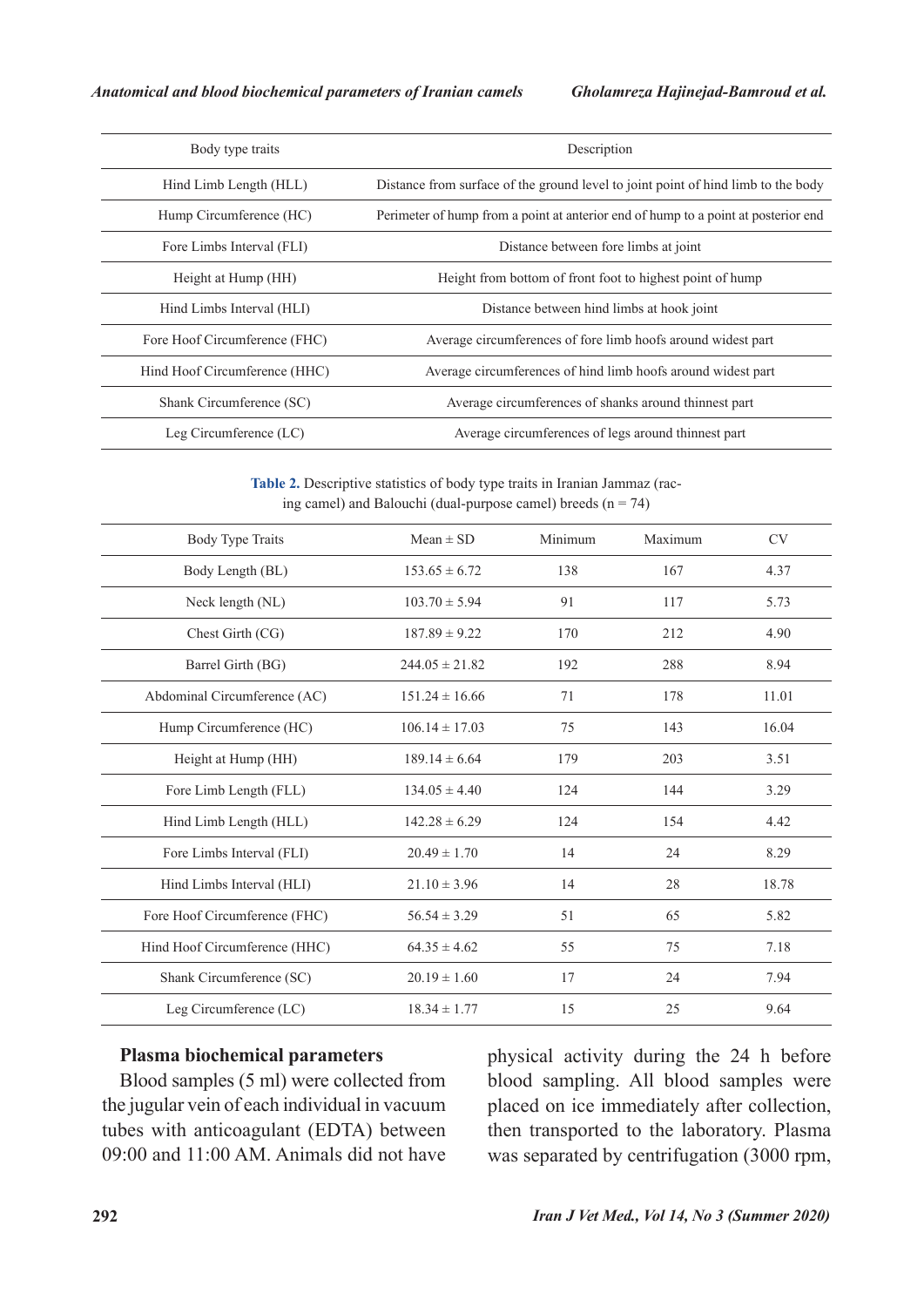25 min and 8  $^{\circ}$ C). Collected plasma were yses. Plasma concentration of Glucose, frozen at  $-80$  °C until biochemical analblood urea nitrogen (BUN), creatinine, cholesterol, total bilirubin (Bili-T), direct notransferase (AST), creatine kinase (CK), rus  $(P)$ , magnesium  $(Mg)$ , aspartate amibilirubin (Bili-D), calcium  $(Ca)$ , phospholactate dehydrogenase (LDH), total protein  $(TP)$ , albumin (Alb), triiodothyronine  $(T3)$ and thyroxine  $(T4)$  were measured with agnostic Systems GmbH, Germany) using commercial biochemical kits (DiaSys Di-Selectra proM (ELITech Group, France) tions was calculated through total TP minus autoanalyzer. Globulin (Glo) concentra-Alb concentrations. Then, Alb to Glo ratio tration was divided by Glo concentration.  $(Alb:Glo)$  calculated through Alb concen-Descriptive statistics of blood biochemical parameters of camels in the current study are shown in Table 3.

|  | <b>Table 3.</b> Descriptive statistics of blood biochemical parameters in Iranian Jam- |  |  |
|--|----------------------------------------------------------------------------------------|--|--|
|  | maz (racing camel) and Balouchi (dual-purpose camel) breeds $(n = 74)$                 |  |  |

| <b>Blood Parameter</b>  | $Mean \pm SD$       | Minimum | Maximum | <b>CV</b> |  |
|-------------------------|---------------------|---------|---------|-----------|--|
| Glucose (mg/100 ml)     | $89.69 \pm 13.08$   | 67.00   | 120.00  | 14.59     |  |
| BUN (mg/100 ml)         | $22.17 \pm 4.96$    | 16.00   | 33.00   | 22.37     |  |
| Creatinine (mg/100 ml)  | $0.88 \pm 0.16$     | 0.68    | 1.33    | 18.11     |  |
| Cholesterol (mg/100 ml) | $29.42 \pm 8.24$    | 11.00   | 46.00   | 28.01     |  |
| Bili-T (mg/l)           | $0.60 \pm 0.02$     | 0.56    | 0.63    | 2.81      |  |
| Bili-D $(mg/l)$         | $0.06 \pm 0.02$     | 0.04    | 0.16    | 37.12     |  |
| Ca (mg/100 ml)          | $7.74 \pm 2.18$     | 5.10    | 9.30    | 35.48     |  |
| P(mg/100 ml)            | $6.06 \pm 1.06$     | 2.84    | 8.43    | 17.55     |  |
| $Mg$ (mg/100 ml)        | $0.56 \pm 0.47$     | 0.17    | 2.66    | 84.16     |  |
| AST (U/l)               | $110.03 \pm 23.36$  | 67.00   | 175.00  | 21.23     |  |
| $CK$ (U/l)              | $117.97 \pm 53.98$  | 32.00   | 273.00  | 45.76     |  |
| LDH (U/l)               | $803.60 \pm 341.84$ | 311.00  | 1515.00 | 42.53     |  |
| Alb $(gr/dl)$           | $3.45 \pm 0.27$     | 2.91    | 3.95    | 7.76      |  |
| TP (gr/dl)              | $6.70 \pm 0.53$     | 5.37    | 7.94    | 8.02      |  |
| Glo(gr/dl)              | $3.24 \pm 0.46$     | 2.32    | 4.08    | 14.22     |  |
| Alb:Glo                 | $1.09 \pm 0.17$     | 0.77    | 1.38    | 15.98     |  |
| Cortisol (ng/ml)        | $1.92 \pm 0.64$     | 0.93    | 3.39    | 33.55     |  |
| $T3$ (ng/ml)            | $3.03 \pm 2.08$     | 1.00    | 9.68    | 75.20     |  |
| $T4$ (ng/ml)            | $12.50 \pm 5.00$    | 5.37    | 25.20   | 40.00     |  |
|                         |                     |         |         |           |  |

notransferase; CK: Creatine Kinase; LDH: Lactate Dehydrogenase; TP: Total Protein; Alb: Albumin; Glo: Globulin: Alb:Glo: Albumin to Globulin BUN: Blood Urea Nitrogen; Bili-T: Total Bilirubin; Bili-D: Direct Bilirubin; Ca: Calcium; P: Phosphorous; Mg: Magnesium; AST: Aspartate Amiratio; T3: Triiodothyronine; T4: Thyroxine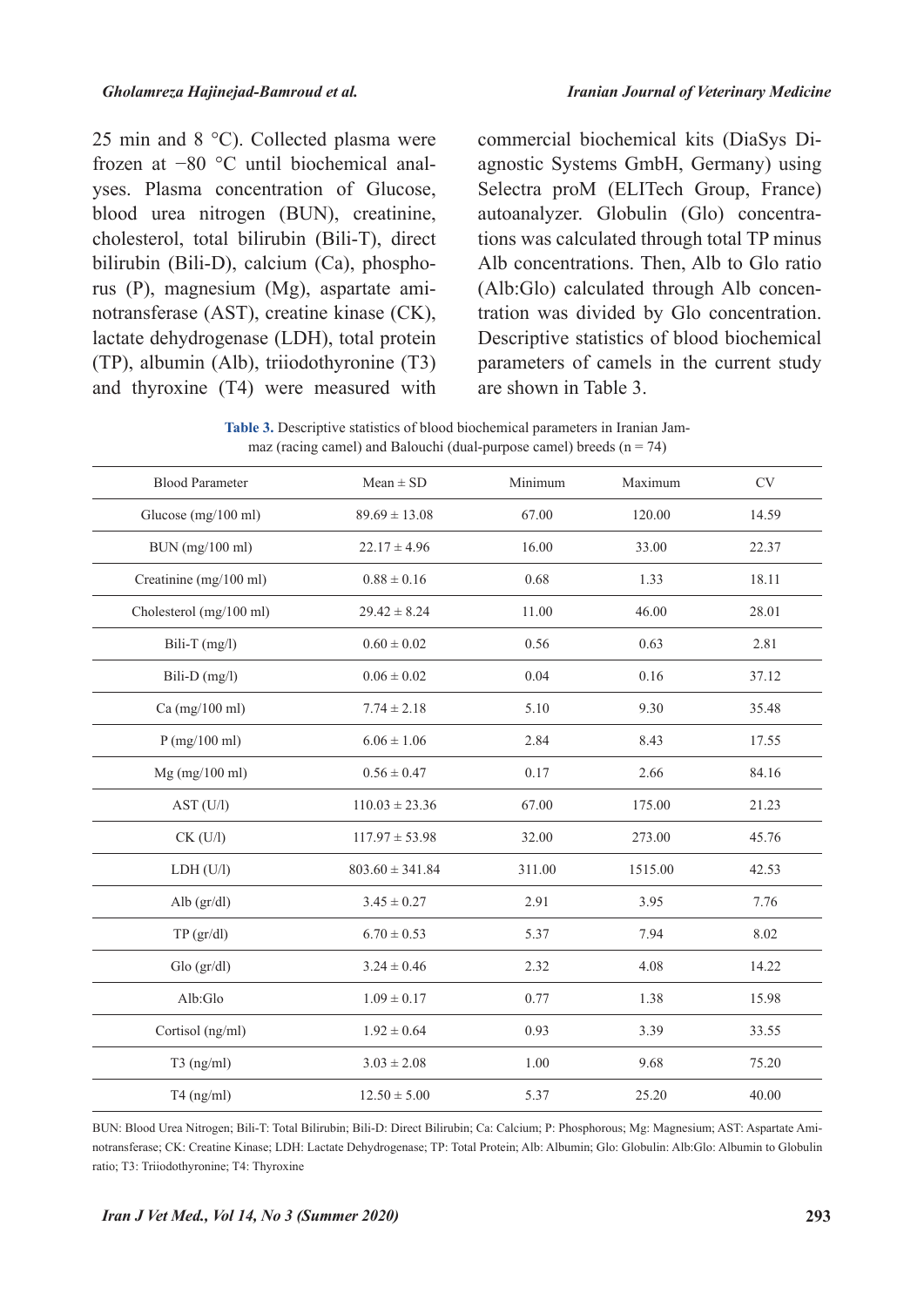### **Analysis Statistical**

cal parameters of Iranian racing (Jammaz) and tween body type traits and plasma biochemi-Statistical significance of differences bedual-purpose (Balouchi) camels was compared through the non-paired Student's t-test in SAS (SAS Institute Inc., 2008).( $P < 0.05$ ) was considered significant.

### **Results**

### **Body** type traits

an racing (Jammaz breed) and dual-purpose Comparisons of body type traits of Iranicamel (Balouchi breed) are shown in Table 4. In general, it seems that body size of Balouchi fore, BL in Balouchi breed is almost 5% taller breed is greater than Jammaz breed. Therethan Jammaz breed, while this difference was not statistically significant  $(P < 0.05)$ . About a 5% longer neck in Jammaz breed  $(105.36 \text{ cm})$ tistically significant  $(P > 0.05)$ . According than Balouchi breed  $(100.93 \text{ cm})$  was staels, wider CG in this breed was expected, timated heavier weight of Balouchi camto the approximately larger feature and esbut this trait between two breeds was not edly, BG in Balouchi breed was almost 20 significantly different  $(P > 0.05)$ . Expectcm wider than Jammaz breed  $(P < 0.05)$ . In spite of developed CG in Jammaz camels, AC in this breed was almost  $8\%$  thinner than Balouchi breed  $(P < 0.05)$ . Comparison of two breeds for their HC showed no statistically significant differences (103.79) vs. 108.07 for Jammaz and Baluchi breeds, respectively) Table 4.

Table 4. Comparison of body type traits of Iranian Jammaz and Balouchi camels

| Body Type Traits (cm)         | Jammaz breed        | Balouchi breed      | <b>SEM</b> | P value |
|-------------------------------|---------------------|---------------------|------------|---------|
| Body Length (BL)              | 152.71              | 155.29              | 1.00       | 0.076   |
| Neck length (NL)              | $105.36^{a,*}$      | 100.93 <sup>b</sup> | 0.89       | 0.001   |
| Chest Girth (CG)              | 186.21              | 189.21              | 1.64       | 0.200   |
| Barrel Girth (BG)             | 232.79 <sup>b</sup> | 252.71 <sup>a</sup> | 3.79       | 0.000   |
| Abdominal Circumference (AC)  | 144.14 <sup>b</sup> | 155.79 <sup>a</sup> | 3.50       | 0.041   |
| Hump Circumference (HC)       | 103.79              | 108.07              | 3.25       | 0.219   |
| Height at Hump (HH)           | 192.07 <sup>a</sup> | $187.43^{b}$        | 1.23       | 0.010   |
| Fore Limb Length (FLL)        | $137.86^{\circ}$    | 132.71 <sup>b</sup> | 0.82       | 0.009   |
| Hind Limb Length (HLL)        | $148.71^{\circ}$    | 142.07 <sup>b</sup> | 0.98       | 0.041   |
| Fore Limbs Interval (FLI)     | 20.71               | 19.86               | 0.31       | 0.059   |
| Hind Limbs Interval (HLI)     | 19.57 <sup>b</sup>  | 22.79a              | 0.70       | 0.002   |
| Fore Hoof Circumference (FHC) | 52.49 <sup>b</sup>  | 58.21 <sup>a</sup>  | 0.52       | 0.000   |
| Hind Hoof Circumference (HHC) | $60.64^{\rm b}$     | 65.93a              | 0.87       | 0.049   |
| Shank Circumference (SC)      | 19.93 <sup>b</sup>  | $21.00^a$           | 0.30       | 0.014   |
| Leg Circumference (LC)        | 17.71 <sup>b</sup>  | 18.79a              | 0.33       | 0.028   |

\* Means with different letters are significantly different from each other.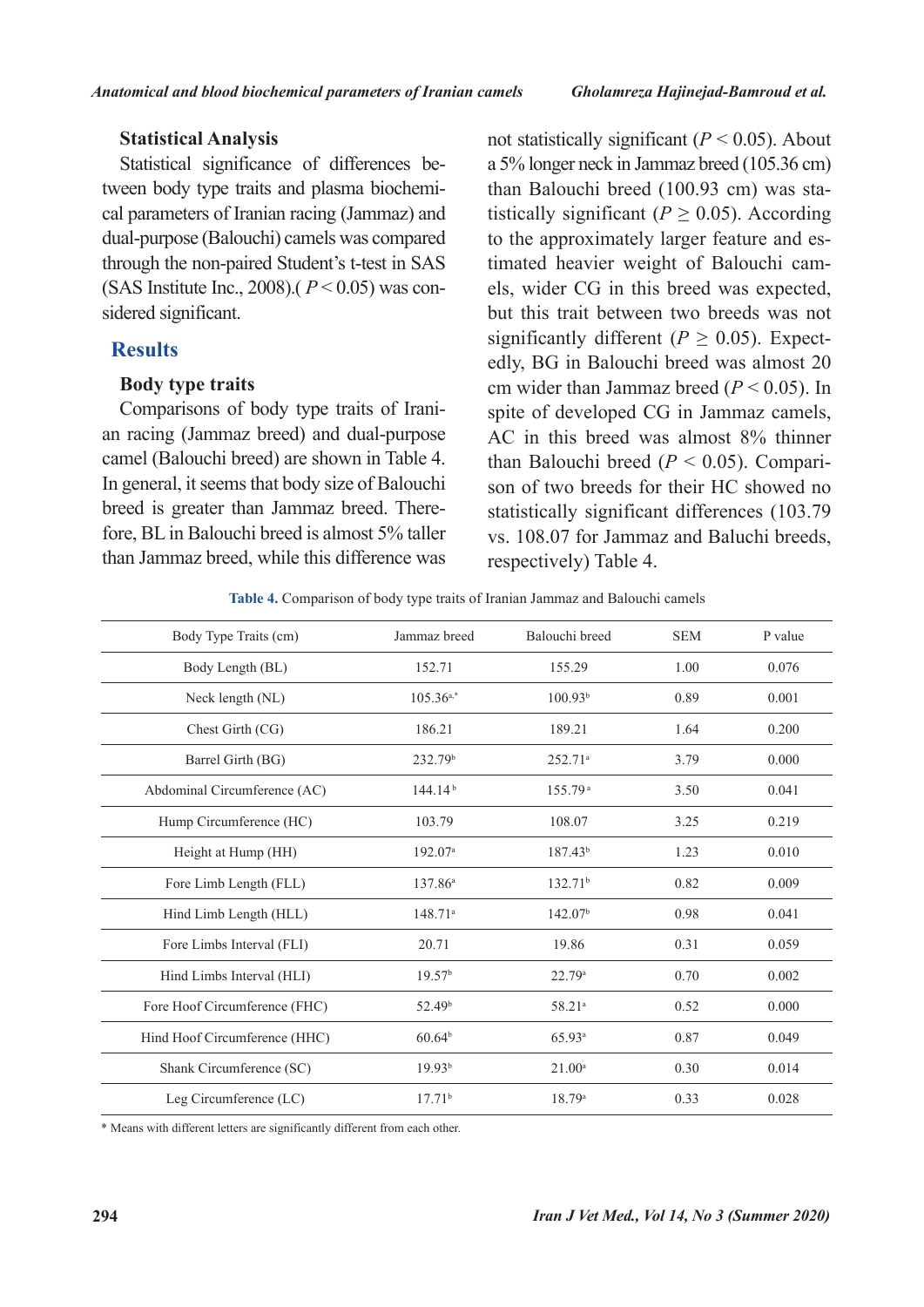Height of Jammaz camels at hump (HH) louchi breed, though, difference of breeds was on average only 4.64 cm taller than Bafor this trait was significant  $(P < 0.05)$ . In ly 5 and 6 cm more in Jammaz breed than addition, FLL and HLL were approximate-Balouchi breed  $(P < 0.05)$ . Comparisons showed no differences for FLI between two breeds, although HLI in Balouchi breed was almost 16.5% more than Jammaz breed which obviously indicate bigger AC and probably wider pelvic region in Balouchi breed. In the case of Jammaz camels, FHC and HHC were  $5.72$  and  $5.29$  cm smaller than Balouchi breed, respectively, which were statistically significant  $(P < 0.05)$ . Shank and leg circumferences (SL and LC, respectively) in Balouchi breed were also thicker than Jammaz breed  $(19.93 \text{ vs. } 21.00)$ cm and  $17371$  vs. 18. 79 cm, respectively).

### **Plasma biochemical parameters**

Based on Table 5, blood glucose level in Jammaz camels was almost 20% more than in Balouchi breed  $(96.60 \text{ vs. } 80.56 \text{ mg}/100)$ ml) which was considerably different  $(P <$ tion in Jammaz camels  $(27.53 \text{ mg}/100 \text{ ml})$ 0.05). In our study, cholesterol concentrawas higher than in Balouchi breed  $(25.67)$  $mg/100$  ml), although the differences were not significant ( $P \ge 0.05$ ).

Table 5. Comparison of plasma biochemical parameters of Iranian Jammaz and Balouchi camels

| <b>Blood Parameter</b>            | Jammaz breed      | Balouchi breed     | <b>SEM</b> | P value |
|-----------------------------------|-------------------|--------------------|------------|---------|
| Glucose $(mg/100 \text{ ml})$     | $96.60^{a,*}$     | 80.56 <sup>b</sup> | 2.01       | 0.007   |
| Cholesterol $(mg/100 \text{ ml})$ | 27.53             | 25.67              | 1.45       | 0.378   |
| $Ca^{**}$ (mg/100 ml)             | 7.93              | 7.22               | 0.42       | 0.480   |
| P(mg/100 ml)                      | 5.57 <sup>b</sup> | 6.26 <sup>a</sup>  | 0.20       | 0.017   |
| $Mg$ (mg/100 ml)                  | 1.45              | 1.50               | 0.10       | 0.718   |

. Means with different letters are significantly different from each other .Ca: Calcium; P: Phosphorous; Mg: Magnesium\*\*

trations between studied breeds did not show According to our results, mineral concenstatistical significance except for plasma P  $(P < 0.05)$ , which was higher in Balouchi breed  $(6.25 \text{ mg}/100 \text{ ml})$  than in Jammaz breed  $(5.57 \text{ mg}/100 \text{ ml})$ . In the current study, plasma level of Ca in Jammaz breed (7.39)  $mg/100$  ml) is higher than in Balouchi breed  $(7.22 \text{ mg}/100 \text{ ml})$  but it is not significantly different between two breeds ( $P \ge 0.05$ ).

|  | Table 6. Comparison of liver enzymes, nitrogen parameters and plasma proteins of Iranian Jammaz and Balouchi camels |
|--|---------------------------------------------------------------------------------------------------------------------|
|--|---------------------------------------------------------------------------------------------------------------------|

| <b>Blood Proteins</b> | Jammaz breed              | Balouchi breed      | <b>SEM</b> | P value |
|-----------------------|---------------------------|---------------------|------------|---------|
| $AST^*(U/I)$          | 114.08                    | 100.44              | 5.56       | 0.077   |
| $CK$ (U/l)            | 123.80                    | 103.89              | 10.21      | 0.176   |
| LDH (U/l)             | $1015.40$ <sup>a,**</sup> | 609.56 <sup>b</sup> | 55.06      | 0.000   |
| Bili-T $(mg/l)$       | 0.61 <sup>a</sup>         | 0.58 <sup>b</sup>   | 0.01       | 0.011   |
| Bili-D $(mg/l)$       | 0.06 <sup>a</sup>         | 0.04 <sup>b</sup>   | 0.00       | 0.016   |
| $BUN$ (mg/100 ml)     | $26.47^{\circ}$           | 18.44 <sup>b</sup>  | 0.80       | 0.031   |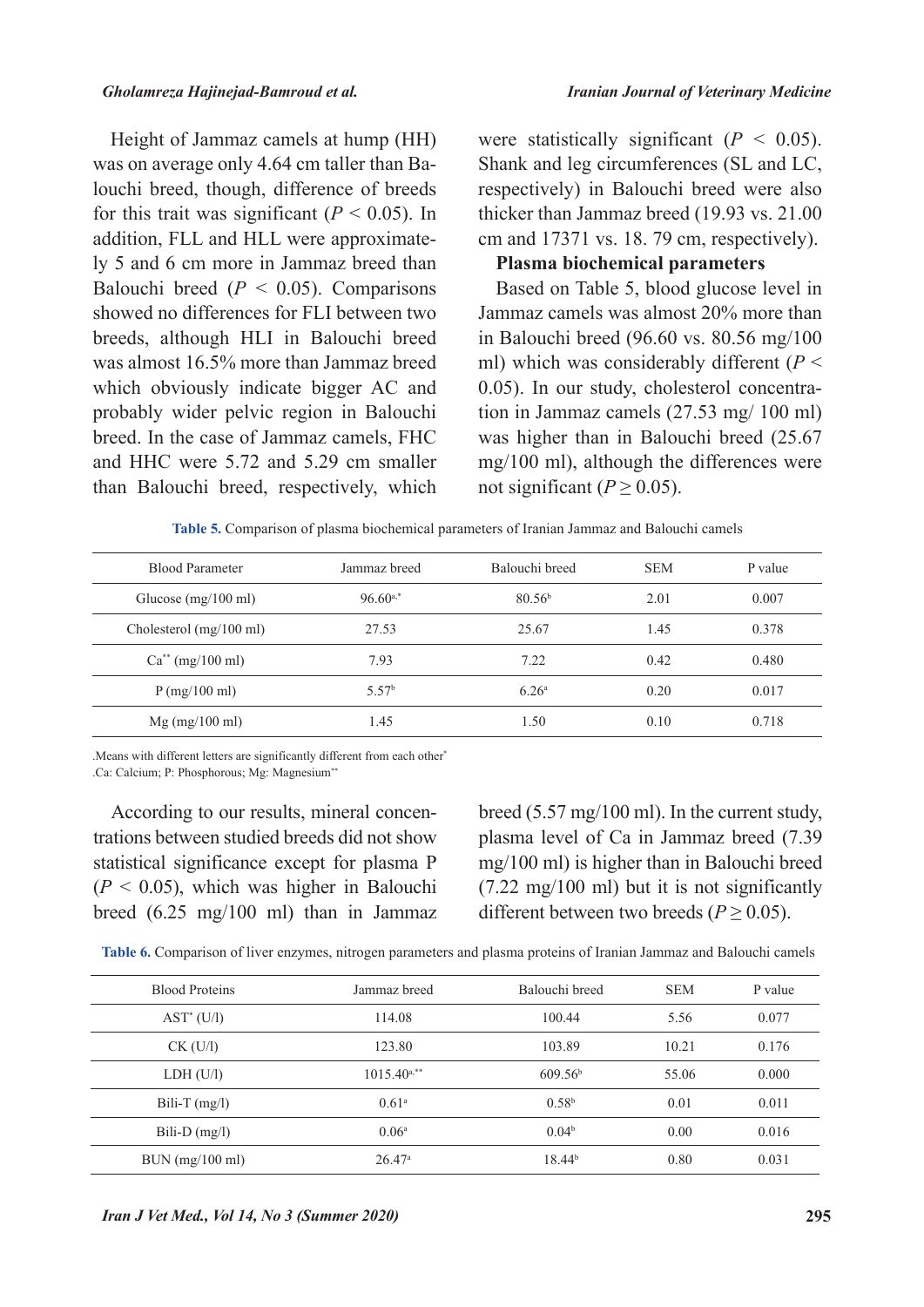| <b>Blood Proteins</b>            | Jammaz breed      | Balouchi breed    | <b>SEM</b> | P value |
|----------------------------------|-------------------|-------------------|------------|---------|
| Creatinine $(mg/100 \text{ ml})$ | $1.01^{\rm a}$    | 0.77 <sup>b</sup> | 0.02       | 0.032   |
| $TP\left(\frac{gr}{dl}\right)$   | 6.79a             | 6.18 <sup>b</sup> | 0.10       | 0.009   |
| Alb $\frac{gr}{dl}$              | 3.34              | 3.38              | 0.05       | 0.595   |
| Glo (gr/dl)                      | $3.45^{\rm a}$    | 2.80 <sup>b</sup> | 0.08       | 0.010   |
| Alb:Glo                          | 0.99 <sup>b</sup> | 1.22 <sup>a</sup> | 0.04       | 0.011   |

\*AST: Aspartate Aminotransferase; CK: Creatine Kinase; LDH: Lactate Dehydrogenase; Bili-T: Total Bilirubin; Bili-D: Direct Bilirubin; BUN: Blood Urea Nitrogen: TP: Total Protein: Alb: Albumin: Glo: Globulin: Alb: Glo: Albumin to Globulin ratio.

\*\*Means with different letters are significantly different from each other.

maz breed were higher than Balouchi breed. As shown in Table 6, liver enzymes in Jam-Nevertheless, while AST  $(13.58\%)$  and CK  $(11.92\%)$  both in Jammaz breed were higher than Balouchi breed, just the difference for most two times higher than Balouchi breed ma levels of LDH in Jammaz camels was al-LDH was significant  $(P < 0.05)$ . In fact, plas- $(1015.40 \text{ U/l} \text{ in Balouchi breed vs. } 609.56)$ U/l in Jammaz breed). Differences in both Bili-T and Bili-D in two breeds in our study were strongly significant  $(P < 0.05$  for Bili-T chi and Jammaz breeds  $(0.03$  and  $0.02$  mg/l able differences between values in Balouand Bili-D), while there were no considerfor Bili-T and Bili-D, respectively). Plas-<br>ma-concentration of BUN and creatinine in Jammaz breed was higher than in Balouchi breed  $(43.5\%$  and  $31\%$ , respectively), which ence for both parameters  $(P < 0.05)$ . While resulted in a statistically significant differplasma levels of Alb in two breeds were very

similar  $(3.34 \text{ vs. } 3.38 \text{ gr/dl in Jammaz and }$ Balouchi breeds, respectively), however, TP concentration in Balouchi breed was almost ingly, Glo concentration in Jammaz breed 9.87% lower than Jammaz breed. Accordwas also  $0.65$  gr/dl higher than Balouchi breed  $(P < 0.05)$ . The lower amounts of Glo concentration in Balouchi breed resulted in higher amount for Alb:Glo in this breed than in Jammaz breed which was strongly significant  $(P < 0.05)$  Table 7.

mones (Cortisol, T3, and T4) between Iranian Comparing plasma concentrations of horracing and dual-purpose camels (Table 7), all of the values for Jammaz breed were higher than Balouchi breed, while the difference for T3 between two breeds was not significant  $(P > 0.05)$ . For Balouchi breed, cortisol, and T4 concentrations were lower than Jammaz breed,  $0.42$  and  $3.89$  ng/ml, respectively, while comparison of T3 concentrations be-<br>tween two breeds was almost equal.

Table 7 Comparison of plasma hormones of Iranian Jammaz and Balouchi camels

| Blood hormones    | Jammaz breed    | Balouchi breed     | <b>SEM</b> | P value |
|-------------------|-----------------|--------------------|------------|---------|
| Cortisol (ng/ml)  | $2.07^{a,*}$    | $1.65^{\rm b}$     | 0.13       | 0.028   |
| $T3^{**}$ (ng/ml) | 3.10            | 3.05               | 0.49       | 0.949   |
| $T4$ (ng/ml)      | $14.07^{\circ}$ | 10.18 <sup>b</sup> | 0.98       | 0.012   |

. Means with different letters are significantly different from each other<sup>\*</sup>

T3: Triiodothyronine; T4: Thyroxine\*\*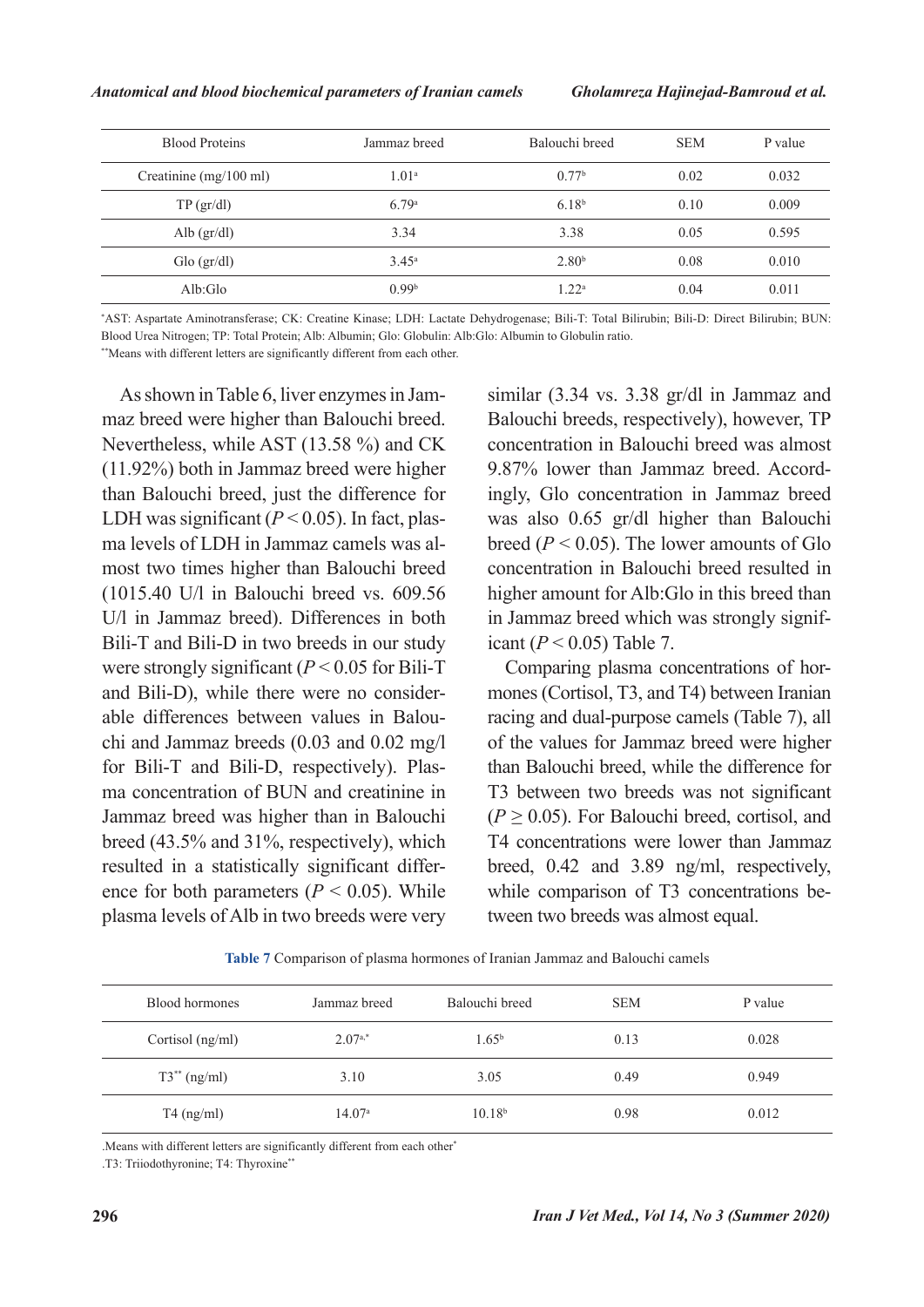### **Discussion**

#### **Body** type traits

opian camels was calculated as 148.7 cm, Mean of body lengths in 8 breeds of Ethiported (Legesse *et al.*, 2018). Their reports while separate BL for each breed was not reing and dual-purpose camel breeds, while for BL were similar to the BL of Iranian rac-Iranian camels have slightly longer bodies. lier stage of life influenced positively on BL Feed quality and quantity in particular at ear-(Saini et al., 2014), therefore, shorter body trolled feeding during the growing period length in Jammaz breed may be due to conof the camels. Camels naturally lower their heads during running, therefore, longer neck ning result in balanced locomotion. The NL ance, whereas, neck movements during runin Jammaz camels helps them maintain balfor Ethiopian camels was reported as  $106.67$ ry system and larger lungs in Jammaz breed ference of CG indicates developed respiratocm (Legesse *et al.*, 2018). No significant difpiration and Jammaz breed is well adapted tance fast running activity needs rapid resthan Balouchi breed. Accordingly, short-disfor this purpose. Since camel weighing is not cially CG, height at withers and hump girth always possible, some body type traits, espeare usually taken into account for estimation of body weight in camels (Boujenane, 2018). Chest girth measurement of Iranian camels in the current study was lower than that of Legesse et al. (2018), which reported 207 cm for this trait.

Larger size of BG in Balouchi breed is related to both its larger body and its hump size. It should be considered that in Jammaz breed to keep running ability, higher weight is assumed as an unfavorable characteristic. Therefore, Jammaz breed owners usually give limited feed to the camels to control bodyweight. Consequently, fat and protein ited. Legesse *et al.* (2018) reported 244.89 storage in hump of Jammaz camels is limcm for BG in average on 535 individuals of different Ethiopian camel breeds, which was approximately in the middle of our values for Iranian racing (232.79 cm) and dual-pur-<br>pose (252.71 cm) breeds.

mals have also been seen in some breeds of Wider CG and thinner AC in racing aniner AC in Jammaz camels helps them to run racing dogs such as Greyhound breed. Thinmore easily and allows the hind limbs to ied breeds suggests that Jammaz camels also move effortlessly. Considering HC in studcan initially store substantial amounts of fat ity) they are fed ad libitum and their HC is while due to the aim of rearing (racing abilmore limited. Considering taller FLL and HLL in Jammaz breed, it is concluded that higher HH in this breed is due to its longer limbs. Longer limbs in Jammaz camels help them to jump higher and therefore run faster. Average HLL in Ethiopian camels (148.34) cm) (Legesse et al., 2018) was very similar to Iranian racing camels  $(148.71 \text{ cm})$  and they are taller than Balouchi breed (142.07) cm). Hoof style plays a key role in running/ marching performance of camels. Moreover, circumference of this organ is associated with the animal's weight. Smaller FHC and HHC in Jammaz camels is rooted in their evolutionary history. Smaller hoofs result in lesser friction with the ground, which helps them to run faster.

#### **Plasma biochemical parameters**

The normal range for plasma glucose in camel is reported as  $60-140$  mg/100 ml, cose in mono-gastric animals is considerably while except for camels, basal plasma gluhigher than adult ruminants such as sheep (Faye and Bengoumi, 2018). Camels are ru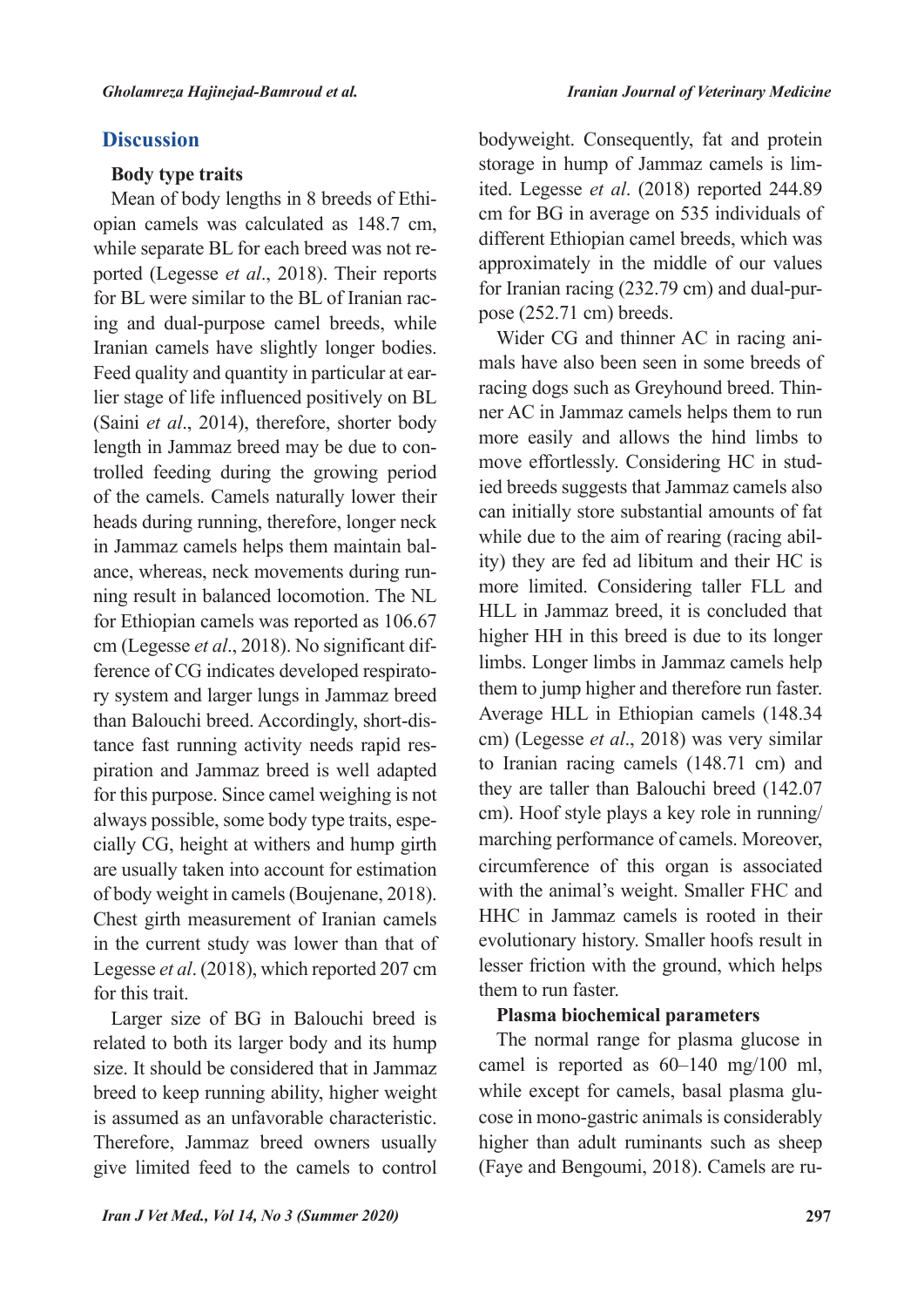minants, therefore fermentation of glucose ceptional with regard to their carbohydrate occurs in their rumen. However, they are exmetabolism, while plasma glucose levels in camels are in the range of single stomach animals or even higher (Abdel-Fattah et al., ting season, physical activity reviewed by fluenced by feeding time, season, age, rut-1999). Plasma level of glucose is widely in-(Faye and Bengoumi, 2018). Considering rapid running and needs for available energy sources for muscular function, it seems that higher amounts of blood glucose in Jammaz tial lipid with structural role (both integrity camels is reasonable. Cholesterol is an essenma concentration of cholesterol in camels and fluidity) in cell membranes. Basal plasertheless, plasma cholesterol concentration are very variable  $(18-150 \text{ mg}/100 \text{ ml})$ , nevin one-humped camels is lower than other animals reviewed by (Faye and Bengoumi, ture, extremely broad variation in plasma 2018). According to the data of the literaconcentration of cholesterol in camels could be because of breed and climate differences sequently, all of the one-humped camels are which are often not taken into account. Concompared together without considering the effect of breed.

Higher values of P in Balouchi breed than Jammaz breed (12.38%), might to be due to intrinsic characteristics of this breed. The concentration of P in Hijin racing camel was  $5.02 \text{ mg}/100 \text{ ml}$  (Mohamed and Hussein, chi and Jammaz camels. Normal ranges for 1999), which was lower than Iranian Balou-Ca, P and Mg in camel for different breeds are reported as 8.4–12.4, 3.8–8.4 and 1.8–2.8 mi, 2018). Therefore, our measurements  $mg/100$  ml, respectively (Faye and Bengouwere in the range of other breeds, except for Mg which were lower in both Jammaz  $(1.45)$ 

mg/100 ml) and Balouchi  $(1.50 \text{ mg}/100 \text{ ml})$ ro-mineral for animals and occurred and breeds. Like Ca. P is also an essential macvarious biological pathways. Plasma levels tors such as age, ovarian activity, pregnancy of Ca, P and Mg are related to multiple facstage and even mineral content of feedstuffs available for animals. Ca is proposed as the main macro-mineral in animal body, which plays an essential role in various biological systems. For example, Ca is necessary for muscular contraction.

The AST basal levels in different breeds of one-humped camels were reported from 37 to 131 U/l (Faye and Bengoumi, 2018). The AST is an index for liver health status, and in the current study, the AST level for both breeds was in the normal range. The enzymatic activity of CK in the muscle fibers is important for the production of energy. Therefore, relatively higher values for CK are expected in Jammaz camels (19.91 U/l) tate dehydrogenase is an enzyme that works in comparison with Balouchi breed. Lacalyzes the reversible conversion of lactate mainly in muscles and erythrocytes and catto pyruvate. Plasma levels of LDH increase after anaerobic catabolism of glucose during intense physical activities such as marathon running (Knechtle and Nikolaidis, 2018). Higher levels for LDH in Jammaz breed obviously reflect the need of this breed to provide pyruvate from lactate after racing. Therefore, according to LDH level, it is suggested that Jammaz camels ran faster than other breeds.

In vertebrates, bilirubin is the normal yellow pigment that occurs in the catabolic pathway during breakdown of the red blood tabolite is greatly influenced by the longevity cells (Lam *et al.*, 2017). Therefore, this meof erythrocytes. According to the review of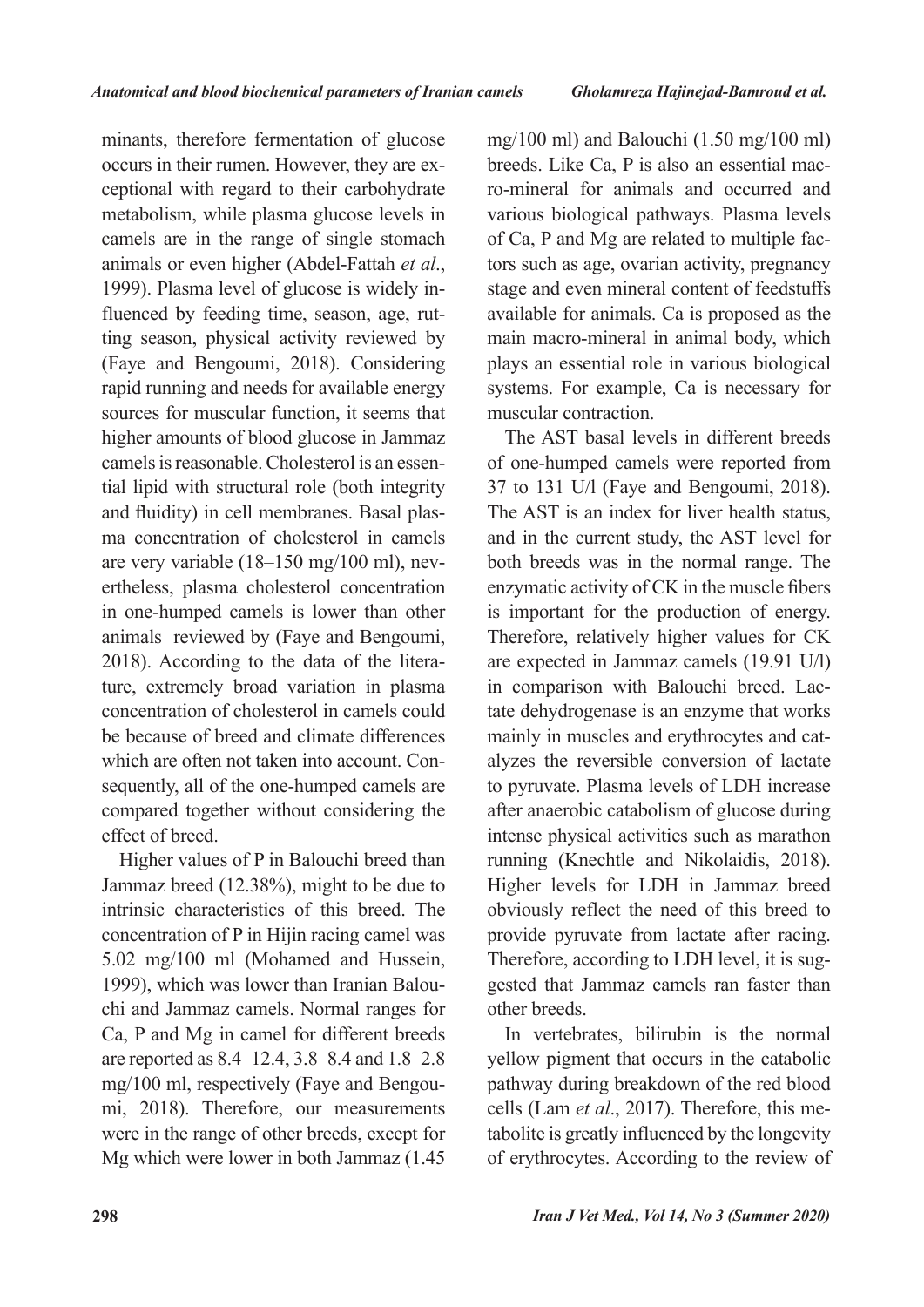Faye and Bengoumi, (2018) basal bilirubin concentrations in different breeds of camels normally range between  $0.5$  and  $8.6$  mg/l, which suggests a variety of factors influence on blood bilirubin concentration (Gao et al., 2018; Chen et al., 2018). Measurements for BUN and creatinine were in the normal range, as according to Faye and Bengoumi, ferent breeds of camels are  $8-30$  mg/100 ml  $(2018)$  range of BUN and creatinine for difand  $0.8-2$  mg/100 ml, respectively. During protein digestion and turn over (amino acids catabolism), urea as the main non-protein nitrogen is produced through urea cycle in the kidneys and mainly in the liver. Actually, waste ammonia in the form of urea carries in the blood and excretes from the animals' body through urine. Although blood urea in camels (as a ruminant) returns to rumen through the rumen wall or saliva. It has been demonstrated that urea excretion via urine in camels rarely occures (Schmidt-Nielsen et al., 1957). Specifically, while diet with poor nitrogen content is available, camels have a very efficient mechanism that allows them to tential to protein synthesis (Emmanuel et al., reuse blood urea by means of microbial po-1976). While, BUN is an indicator of renal or even liver health, some other factors such as diet protein content or increased protein tration. According to different sources and catabolism may influence on BUN concenmaz and Balouchi the breeds is not clear, variation in BUN, difference between Jamwhile camels of both breeds were healthy maz camels have, to some extent, access to at the time of sampling. Afterward, Jamgreen herbage, Balouchi breed is reared on poor roughage. Therefore, higher content of protein in the Jammaz camels diet could be the reason of this difference. Besides BUN, creatinine is typically considered as a biohumped camels are usually known for their chemical indicator of kidney function. Onewater resistance, therefore the creatinine dosage is an indicator for the normal kidney function.

The animal dehydration status and feed fluencing blood total protein (Bouaouda et nitrogen content are the main factors inal., 2014). While Alb and Glo are the main fluencing these two parts directly influence fractions of the blood proteins, factors inblood protein concentration. For instance, ma Glo concentrations. Differences between infectious disease results in enhanced plas-Glo concentrations in Jammaz and Balouchi breeds may not be due to infection, while health status of the camels was approved before blood sampling. According to Faye and Bengoumi, (2018) normal values of TP and Glo are  $6.3-8.3$  gr/100 ml and  $2-5$ surements did not exceed the standard range.  $gr/100$  ml, respectively. Therefore, our meaan dromedary camel (unknown breed) was TP concentration in a former report to Irani-6.8 gr/100 ml (Ghodsian et al., 1978), which was very similar to TP in Jammaz camels  $(6.79 \text{ g}/100 \text{ ml})$ . The Alb:Glo ratio would be a useful parameter to evaluate proportion of plasma protein fractions. In the case of camels, the normal value for this parameter is recommended as 1.03 (Jassim Ram and Shahsavari, 2015).

Cortisol releases in plasma response to tration in all of the mammalian species. In stress and/or low blood glucose concencamels, different sources of stress result in higher secretion of cortisol, too (Saeb et al., 2010; Sid-Ahmed et al., 2013). Plasma concentrations of cortisol in Jammaz breed was almost 25% higher than Balouchi breed. tem suppression (Philip and Vijayan, 2015). Higher levels of cortisol lead to immune sys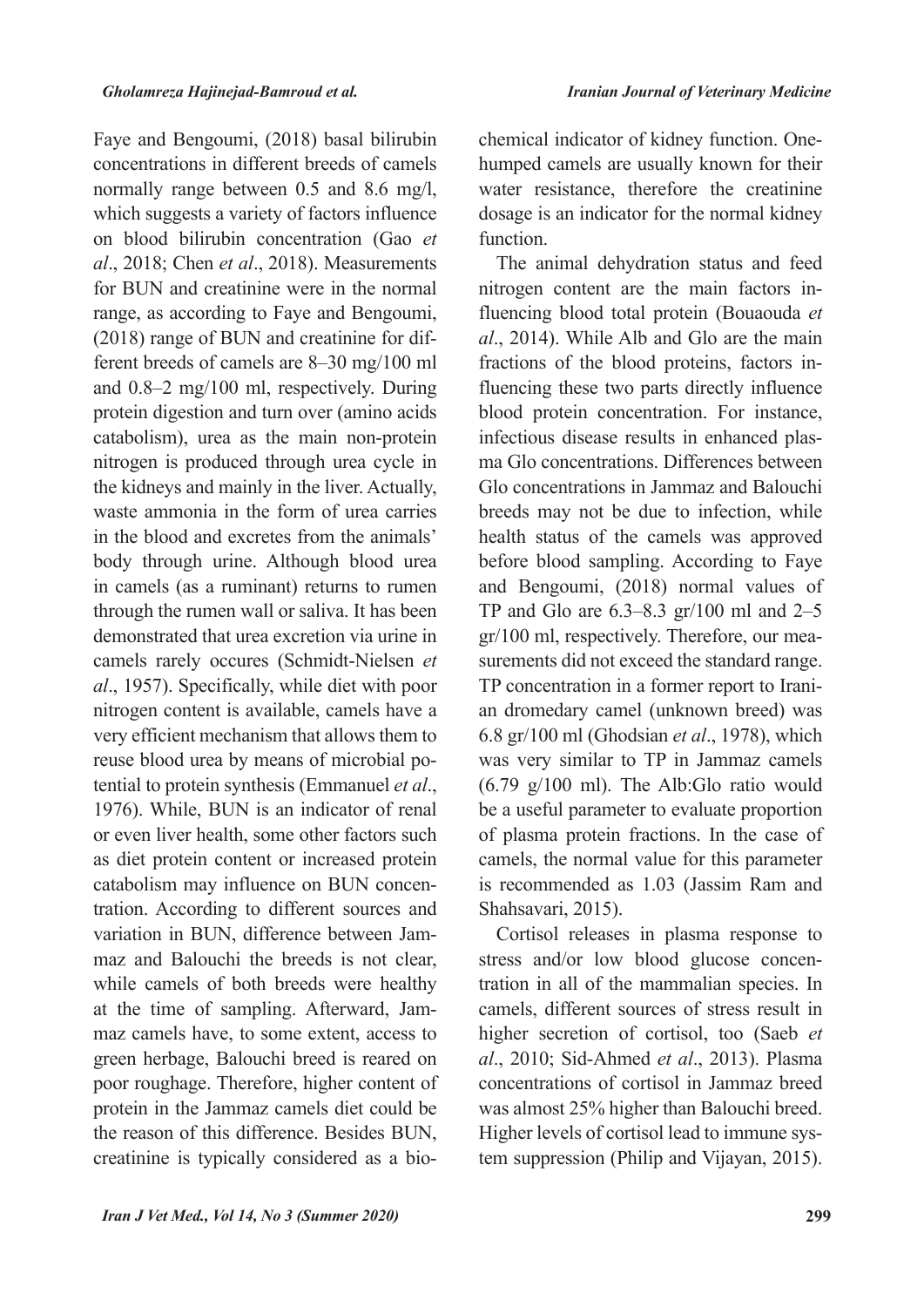Nevertheless, higher levels of cortisol in Jammaz camels did not adversely influence louchi breed. Higher values for cortisol in Glo concentrations in comparison with Ba-Jammaz camels may be due to the readiness of this breed for explosive running. Thyroid hormones (T3 and T4 which contain iodine), are mainly involved in the metabolism of regulatory mechanisms (Yavuz et al., 2019; surements of T4 in Balouchi breed may be Hernandez, 2019). In general, lower meabecause of the calmness of the animal and lack of need for quick and sudden running.

According to the data of the literature, several studies have investigated the type of traits and in particular blood biochemical parameters in one-humped camels, while effect of breed/ecotype in these studies is gested the significant effect of camel activity often neglected. Results of our study sug-(long-distance marching or short-distance) running) on breed characteristics. Therefore, anatomical and physiological assessments of Iranian racing (Jammaz) and dual-purpose gest that there are some signs to identify pure (Balouchi) breeds in the current study sugcially differences between their limbs length. breeds based on their body type traits espe-Moreover, some blood parameters such as glucose, LDH, BUN, cortisol and T4 blood concentrations seem to be breed-specific. The mentioned parameters are considerably higher in Jammaz breed.

### **Acknowledgments**

The authors would like to thank the staff of the Agricultural Biotechnology Research Institute port during the experiment. We acknowledge of the University of Zabol, for their kind supfunding via the University of Zabol research grant (Grant Number: UOZ-GR-9618-167).

### **Conflict of interest**

The authors declared that there is no con-<br>flict of interest.

### **References**

- Abdel-Fattah, M., Amer, H., Ghoneim, M.A., Warda, M. and Megahed, Y. (1999). Response us) to intravenous glucagon injection and to of one-humped camel (Camelus dromedariinfusion of glucose and volatile fatty acids, and the kinetics of glucagon disappearance from the blood. Zentralbl Veterinarmed A, 46(8), 473-481. http://doi.org/10.1046/j.1439-0442.1999.00237.x PMID: 10596286
- kassou, M., Piro, M., Challet, E., et al. (2014). Bouaouda, H., Achaaban, M.R., Ouassat, M., Ou-Daily regulation of body temperature rhythm in the camel (*Camelus dromedarius*) exposed to experimental desert conditions. Physiol Rep. 2(9), e12151. http://doi.org/10.14814/ phy2.12151 PMID: 4270234
- Boujenane, I. (2018). Comparison of body weight estimation equations for camels (Camelus dromedarius). Trop Anim Health Prod, 51(4), 1003-1007. http://doi.org/10.1007/s11250-018-1771-8 PMID: 30539360
- Chen, X.T., Yang, S., Yang, Y.M., Zhao, H.L., Chen, Y.C., Zhao, X.H., et al. (2018). Exploring the relationship of peripheral total bilirubin, red diatr, 94(5), 532-538. http://doi.org/10.1016/j. sure during childhood and adolescence. J Peblood cell, and hemoglobin with blood presjped.2017.07.018 PMID: 29107800
- Cherifi, Y.A., Gaouar, S.B., Guastamacchia, R., El-Bahrawy, K.A., Abushady, A.M., Sharaf, A.A., et al. (2017). Weak genetic structure in Northern African dromedary camels reflects their unique evolutionary history . PLoS One, 12(1), e0168672. http://doi.org/10.1371/jour-<br>nal.pone.0168672 PMID: 5245891
- Chuluunbat, B., Charruau, P., Silbermayr, K., *anus*). Anim Genet, 45(4), 550-558. http://doi. lian domestic Bactrian camels (Camelus bactriic diversity and population structure of Mongo-Khorloojav, T. and Burger, P.A. (2014). Genetorg/10.1111/age.12158 PMID: 4171754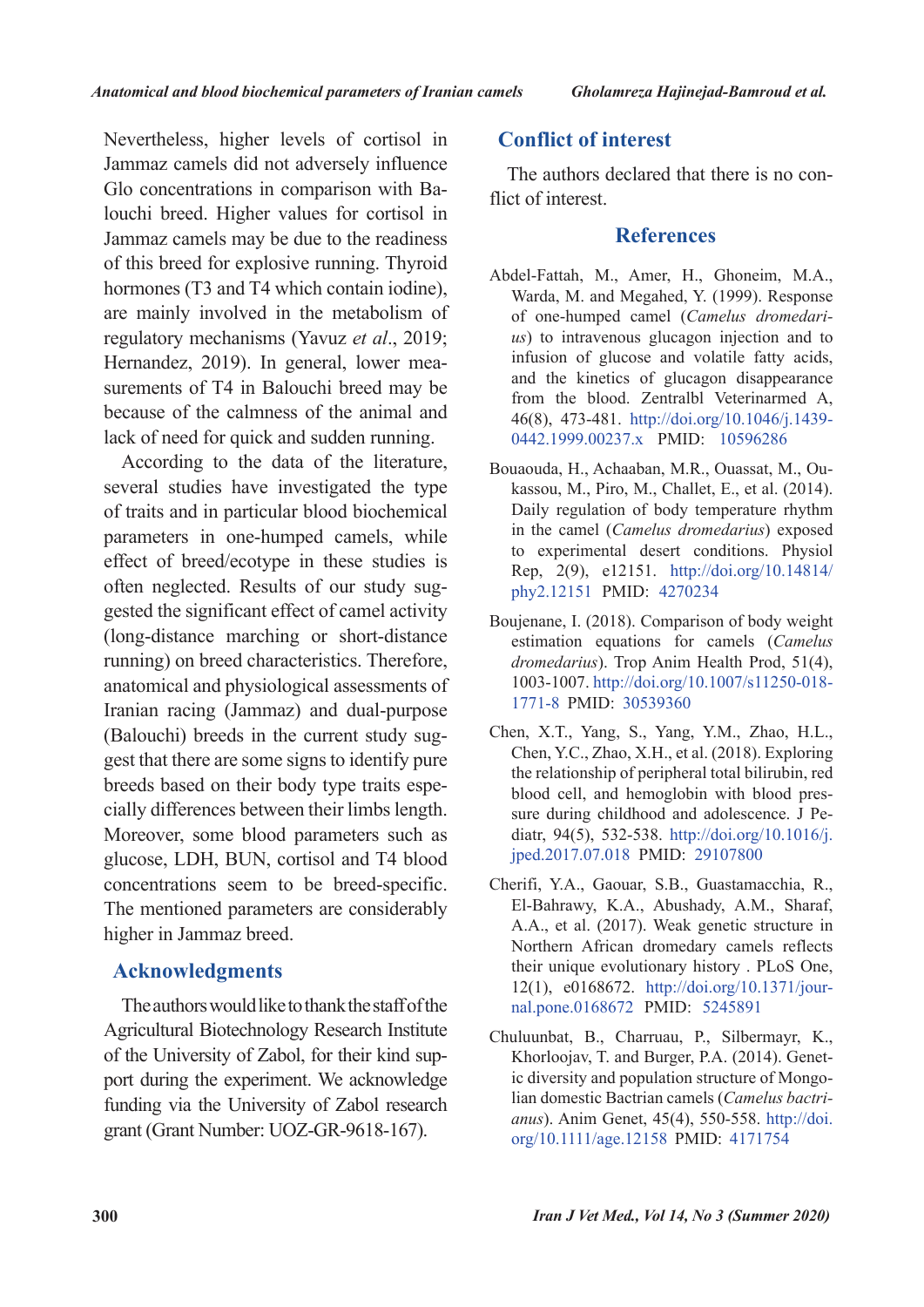- Emmanuel, B., B. Howard, and M. Emady. (1976). Urea degradation in the camel. Can J Anim Sci, 56(3), 595-601. https://doi.org/10.4141/cjas76-072
- ical Biochemistry and Hematology. Spring-<br>er International Publishing. https://doi. ve, B. and Bengoumi, M. (2018). Camel Clinical-Biochemistry and Hematology. Spring-Faye, B. and Bengoumi, M. (2018). Camel Clinorg/10.1007/978-3-319-95562-9
- Gao, J., Xu, W., Han, K., Zhu, L., Gao, L. and Shang, X. (2018). Changes of serum uric acid and total bilirubin in elderly patients with major atr Dis Treat, 14, 83-93. http://doi.org/10.2147/ postischemic stroke depression. Neuropsychi-NDT.S149712 PMID: 5749573
- Ghodsian, I., Nowrouzian, I. and Schels, H. (1978). A study of some haematological parameters in the Iranian camel. Trop Anim Health Prod,  $10(1)$ , 109-110. PMID: 664010
- coholic fatty liver: the developmental input. Hernandez, A. (2019). Thyroid hormone and al-Alcohol Clin Exp Res, In press. http://doi. org/10.1111/acer.14145 PMID: 31283013
- Jassim Ram, A. and Shahsavari, A. (2015). Gross pathology, biochemistry and histopathology of selected organs of camels suffering from suspected monensin toxicosis in Australia. J Vet Sci Technol, 7(3), 1000315. http://doi. org/10.4172/2157-7579.1000315
- Kashongwe, O.B., Bebe, B.O., Matofari, J.W. and Huelsebusch, C.G. (2017). Effects of sition in peri-urban and rural smallholder feeding practices on milk yield and compoya. Trop Anim Health Prod, 49(5), 909-914. dairy cow and pastoral camel herds in Ken $http://doi.org/10.1007/s11250-017-1270-3$ PMID: 28357644
- thon Running. Front Physiol, 9, 634.  $\frac{http://doi.5934}{http://doi.5934}$ iology and Pathophysiology in Ultra-Mara-Knechtle, B. and Nikolaidis, P.T. (2018). Physorg/10.3389/fphys.2018.00634 PMID: 5992463
- Lam, L., Musaad, S., Kyle, C. and Mouat, S.  $(2017)$ . Utilization of reflex testing for direct bilirubin in the early recognition of biliary atresia. Clin Chem, 63(5), 973-979. http://doi.org/10.1373/ clinchem.2016.268532 PMID: 28283556
- donez-Garza, N., Rowden, G.R., Gebre, Y.M., Legesse, Y.W., Dunn, C.D., Mauldin, M.R., Or-

et al. (2018). Morphometric and genetic variation edarius). J Anim Sci, 96(12), 4925-4934. http:// in 8 breeds of Ethiopian camels (Camelus dromdoi.org/10.1093/jas/sky351 PMID: 6276583

- chemical values of the "Hijin" racing camels ies on normal haematological and serum bio-Mohamed, H.A. and Hussein, A.N. (1999). Stud-(Camelus dromedarious) in Kuwait. Vet Sci Comm, 23, 241-248. PMID: 10461801
- Mohandesan, E., Speller, C.F., Peters, J., Uerpmann, H.P., Uerpmann, M., De Cupere, B., et al. (2017). Combined hybridization capture and shotgun sequencing for ancient DNA analysis el. Mol Ecol Resour, 17(2), 300-313. http://doi. of extinct wild and domestic dromedary camorg/10.1111/1755-0998.12551 PMID: 5324683
- ogy and diagnosis of *Mycobacterium* bovis in rajan, G., Nath, K. and Patil, N.V. (2015). Pathol-Narnaware, S.D., Dahiya, S.S., Tuteja, F.C., Naganaturally infected dromedary camels (Camelus dromedarius) in India. Trop Anim Health Prod, 47(8), 1633-1636. http://doi.org/10.1007/ s11250-015-0905-5 PMID: 26298084
- Noaman, V. (2018). Molecular detection of novel genetic variants associated to Anaplasma ovis among dromedary camels in Iran. Arch Razi  $[$ nst, 73(1), 11-18. http://doi.org/10.22092/ ARI.2018.114055 PMID: 30256034
- mune-growth interactions: cortisol modulates Philip, A.M. and Vijayan, M.M. (2015). Stress-imsuppressors of cytokine signaling and JAK/ STAT pathway in rainbow trout liver. PLoS One, 10(6), e0129299. http://doi.org/10.1371/ journal.pone.0129299 PMID: 4470514.
- Saeb, M., Baghshani, H., Nazifi, S. and Saeb, S.  $(2010)$ . Physiological response of dromedary culating levels of cortisol, thyroid hormones and camels to road transportation in relation to cirsome serum biochemical parameters. Trop Anim Health Prod, 42(1), 55-63. http://doi.org/10.1007/ s11250-009-9385-9 PMID: 19544085
- Saini, N., Kiradoo, B.D. and Bohra, D.L. (2014). Impact of feeding on growth performance, blood cent camels under pastoral management in arid biochemical and mineral profiles of pre-pubeswestern Rajasthan. Trop Anim Health Prod, 46(6), 987-994. http://doi.org/10.1007/s11250-014-0589-2 PMID: 24811371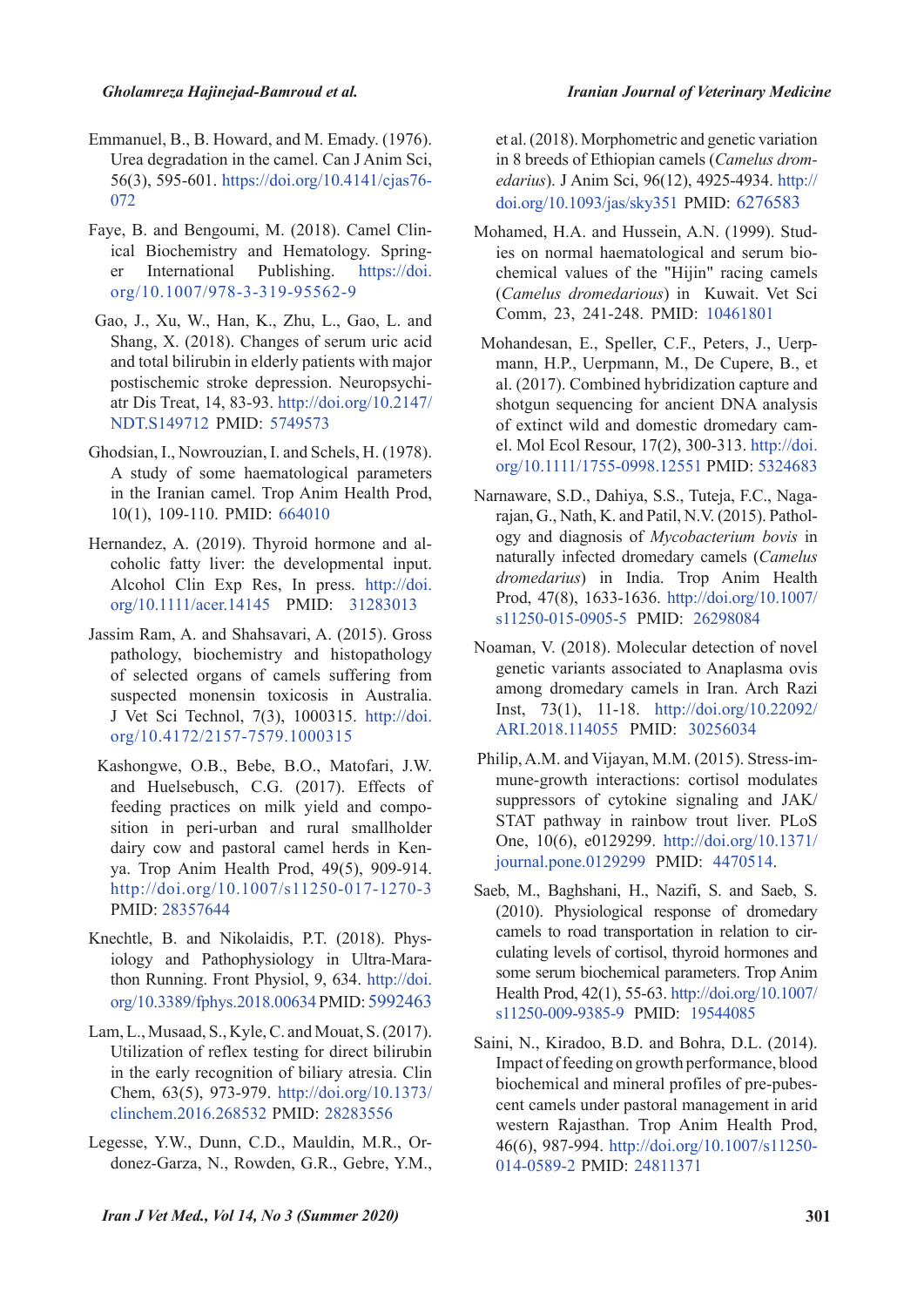el production potential and recent research in Salehi, M. and Gharahdaghi, A.A. (2013). Cam-Iran, in *The Camel Conference*: SOAS University of London. 92812.

Schmidt-Nielsen, B., Schmidt-Nielsen, K., tion in the camel. Am J Physiol Cont,  $188(3)$ , Houpt, T. and Jarnum, S. (1957). Urea excre-477-484. https://doi.org/10.1152/ajplega-<br>cy.1957.188.3.477

- Sid-Ahmed, O.E., Sanhouri, A., Elwaseela, B.E., Fadllalah, I., Mohammed, G.E. and Mostl, E.  $(2013)$ . Assessment of adrenocortical activity by non-invasive measurement of faecal corti-<br>sol metabolites in dromedary camels (*Camelus* dromedarius). Trop Anim Health Prod, 45(6), 1453-1458. http://doi.org/10.1007/s11250-013-0374-7 PMID: 23430659
- Yavuz, S., Salgado Nunez Del Prado, S. and Celi, F.S. penditure. J Endocr Soc, 3(7), 1345-1356. http:// (2019). Thyroid hormone action and energy  $ex$ doi.org/10.1210/js.2018-00423 PMID: 6608565